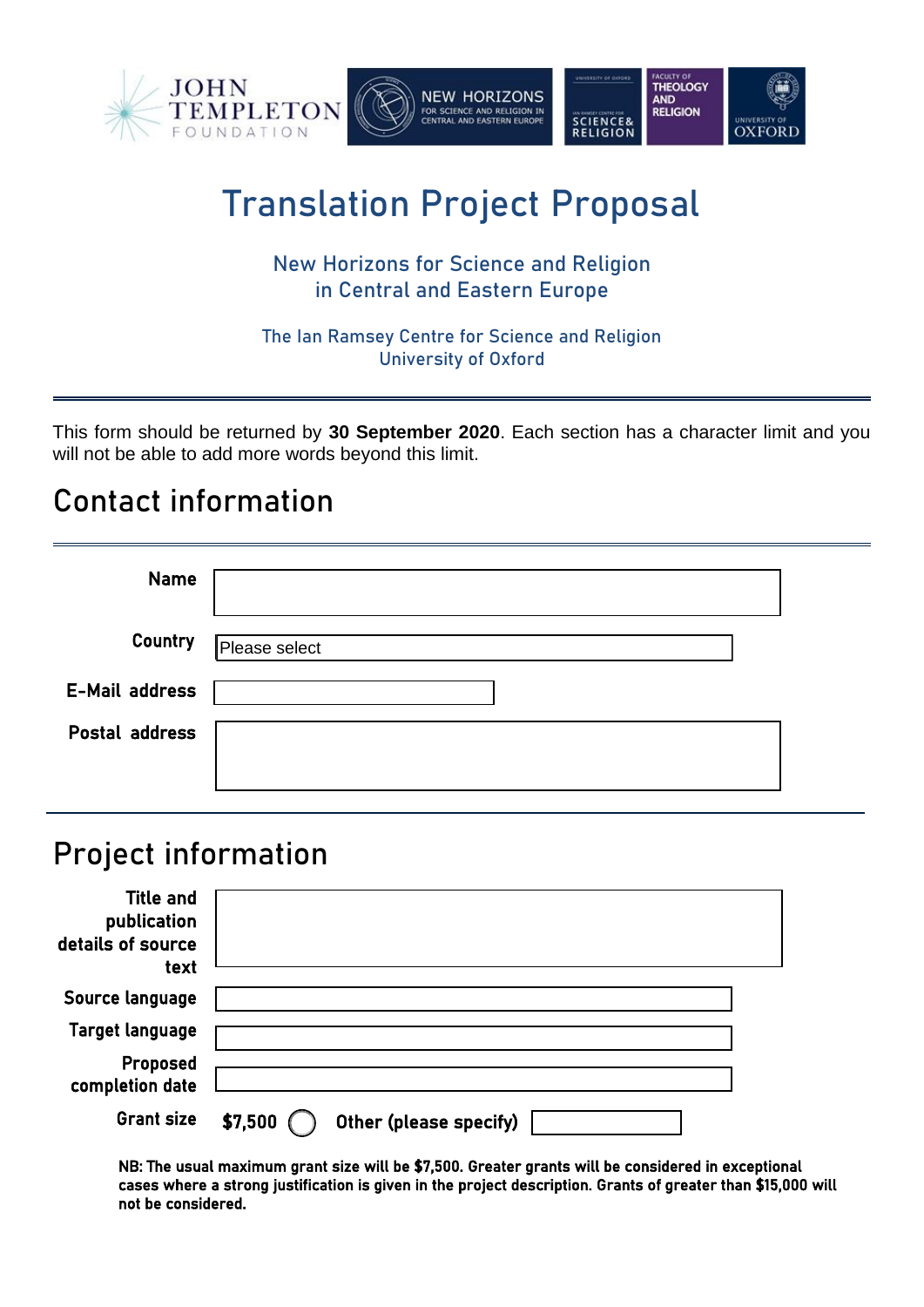#### Project **Justification**

Explain why the specified text will be of value to researchers working in the target language. Evidence of existing interest is especially valued. 1500 characters.

#### Publication Plan

**Translators** are responsible for obtaining and fulfilling a publishing contract. Explain how you will do this. 1500 characters.